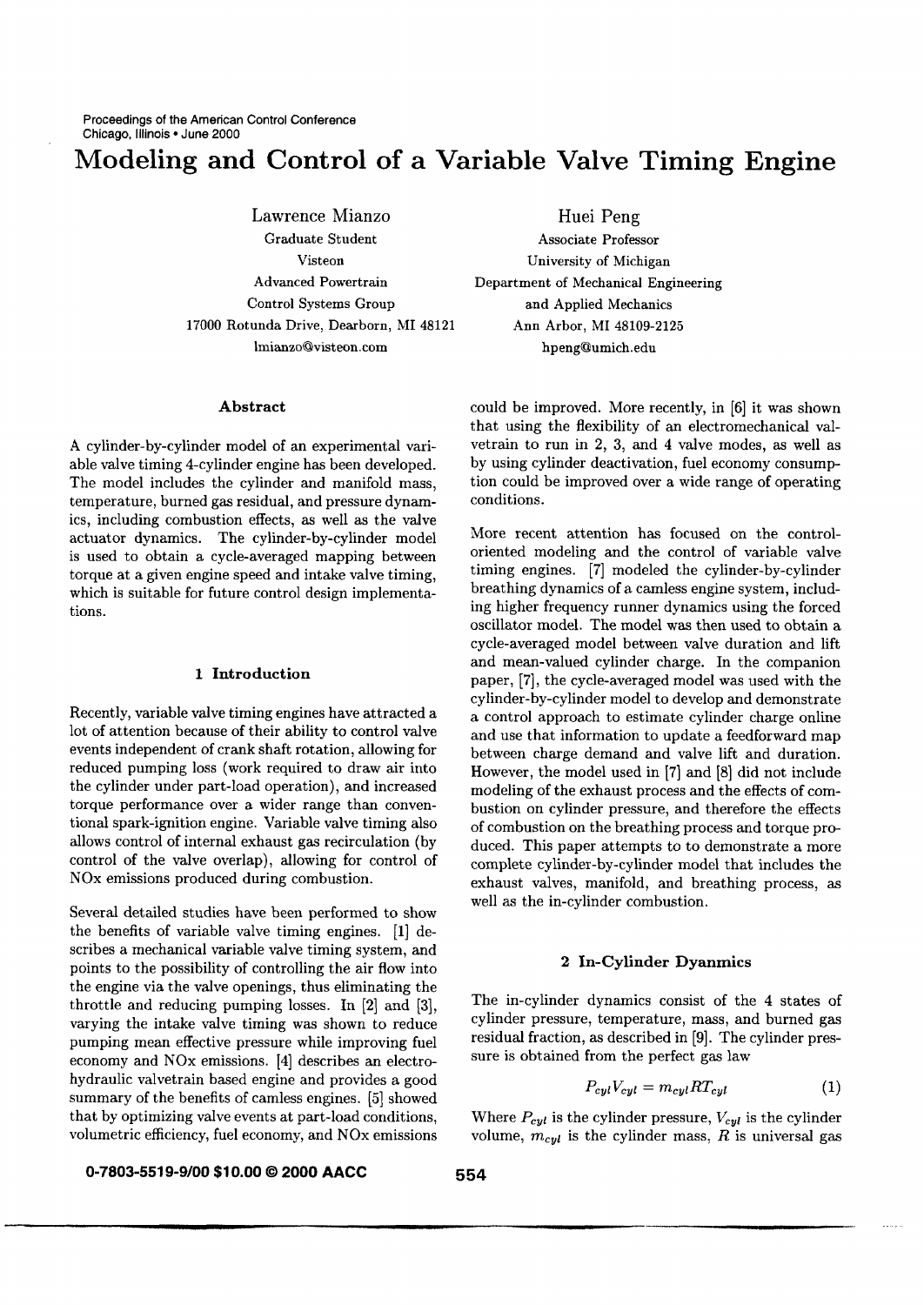constant, and  $T_{cyl}$  is the cylinder temperature.

Differentiating (1) with respect to time, we obtain

$$
\dot{P}_{cyl}V_{cyl} + P_{cyl}\dot{V}_{cyl} = \dot{m}_{cyl}RT_{cyl} + m_{cyl}\frac{dR}{dt}T_{cyl} + m_{cyl}R\dot{T}_{cyl} \tag{2}
$$

$$
\dot{P}_{cyl}V_{cyl} + P_{cyl}V_{cyl} = \dot{m}_{cyl}RT_{cyl} \n+m_{cyl}\frac{dR}{dF_{cyl}}\frac{dF_{cyl}}{dt}T_{cyl} + m_{cyl}R\dot{T}_{cyl}
$$
\n(3)

$$
\dot{P}_{cyl}V_{cyl} + P_{cyl}\dot{V}_{cyl} = \dot{m}_{cyl}RT_{cyl}
$$
\n
$$
+ m_{cyl} \frac{R_1 - R_2}{R} \dot{F}_{cyl}T_{cyl} + m_{cyl}R\dot{T}_{cyl} \tag{4}
$$

Where  $F_{cyl}$  is the fraction of burned gas in the cylinder and

$$
R = F_{cyl}R_1 + (1 - F_{cyl})R_2 \tag{5}
$$

Dividing the LHS of Equation (4) by  $P_{cyl}V_{cyl}$  and the RHS by  $m_{cyl}RT_{cyl}$ , we have

$$
\dot{P}_{cyl} = [\frac{\dot{m}_{cyl}}{m_{cyl}} + \frac{\dot{T}_{cyl}}{T_{cyl}} + \frac{R_1 - R_2}{R} \dot{F}_{cyl} - \frac{\dot{V}_{cyl}}{V_{cyl}}] P_{cyl} \quad (6)
$$

The cylinder mass rate of change from conservation of mass, assuming the convention that flow rate is positive into the control volume, is

$$
\dot{m}_{cyl} = \dot{m}_{in} + \dot{m}_{ex} \tag{7}
$$

Where  $\dot{m}_{in}$  and  $\dot{m}_{ex}$  are the mass flow rates through the intake and exhaust valves, respectively. The flow through the valves can be modeled as flow through an orifice as follows:

$$
\dot{m} = A_{eff} d(P_1, P_2) \tag{8}
$$

where  $A_{eff}$  is the effective flow areas of the orifice and  $P_1$  and  $P_2$  are the upstream and downstream pressures and d is the differential pressure constant.

The cylinder temperature, from the 1st Law of Thermodynamics as described in [9], is given by

 $\mathcal{L}^{\text{max}}$  and  $\mathcal{L}^{\text{max}}$ 

$$
\dot{E} = \dot{Q}_w - \dot{W} + \dot{m}_{in}h_{in} + \dot{m}_{ex}h_{ex} + \dot{Q}_{ch} = \dot{Q}_w
$$

$$
-P_{cyl}\dot{V}_{cyl} + \dot{m}_{in}h_{in} + \dot{m}_{ex}h_{ex} + \dot{Q}_{ch} \qquad (9)
$$

Where  $\dot{E}$  is the total energy in the system  $\dot{Q}_w$  is the rate of heat transfer through the cylinder wall,  $\dot{W}$  is the rate of work done on the piston,  $h_{in}$  and  $h_{ex}$  are the enthalpy of the flow through the intake and exhaust flows, and  $Q_{ch}$  is the combustion heat release rate, given by

$$
\dot{Q}_{ch} = \frac{dm_b}{dt} Q_{LHV} \tag{10}
$$

Here, *QLHV* is the lower heating value of the fuel, which is a measure of the energy of the fuel, and can be found in fuel property tables,  $m_b$  is the mass of the burned fuel, which is given as the product of the mass fraction burned,  $x_b$  and the injected fuel,  $m_{if}$ 

$$
m_b = x_b m_{if} \tag{11}
$$

And therefore

$$
\frac{dm_b}{dt} = \dot{x}_b m_{if} + x_b \dot{m}_{if} \tag{12}
$$

One common method of obtaining the mass fraction burned,  $x_b$ , is to use an empirically fit function of mass fraction burned versus crank angle,  $\theta$ , such as the Wiebe function described in [9], given as

$$
x_b = 1 - exp[-a(\frac{\theta - \theta_0}{\Delta \theta})^{m+1}] \tag{13}
$$

Where  $\theta_0$  is the crank angle at the start of combustion,  $\Delta\theta$  is the total combustion duration, and a and m are correlation parameters.

Noting that the total energy is equal to  $d(m_{\text{cyl}}u)/dt$ , and the internal energy,  $u$ , is a function of temperature and burned gas fraction, then

$$
\dot{E} = \frac{d(m_{cyl}u)}{dt} = \dot{m}_{cyl}u + m_{cyl}\frac{du}{dt} = \dot{m}_{cyl}u
$$

$$
+ m_{cyl}(\frac{\partial u}{\partial F_{cyl_1}} \frac{\partial F_{cyl_1}}{\partial t} + \frac{\partial u}{\partial T_{cyl}} \frac{\partial T_{cyl}}{\partial t}) \tag{14}
$$

Noting the following identities for internal energy

$$
u = F_{cyl}u_1 + (1 - F_{cyl})u_2 \tag{15}
$$

And the specific heat, *Cv,* which is defined as

$$
c_v = \frac{du}{dT} \tag{16}
$$

Then, Equation (14) becomes

$$
\dot{E} = \dot{m}_{cyl}u + m_{cyl}c_v \dot{T}_{cyl} + m_{cyl}(u_1 - u_2)\dot{F}_{cyl_1} \quad (17)
$$

Setting Equation (9) equal to (17) and solving for  $\dot{T}_{cyl}$ 

$$
m_{cyl}c_v \dot{T}_{cyl} = \dot{Q}_w - P_{cyl} \dot{V}_{cyl} + \dot{m}_{in} h_{in} + \dot{m}_{ex} h_{ex} + \dot{Q}_{ch} - \dot{m}_{cyl} u - m_{cyl} (u_1 - u_2) \dot{F}_{cyl_1} \quad (18)
$$

The dynamics of the burned gas fraction in the cylinder are described as

$$
\frac{dm_{cyl}F_{cyl}}{dt} = \dot{m}_{cyl}F_{cyl} + m_{cyl}\dot{F}_{cyl} = \dot{m}_{in}F_{i\leftrightarrow cyl}
$$

$$
+ \dot{m}_{ex}F_{cyl\leftrightarrow e} \quad (19)
$$

$$
+ \dot{m}_{in}((m_{cyl}(1 - F_{cyl}))_{SOC}, (m_{if}AFR)_{SOC})\dot{x}_b
$$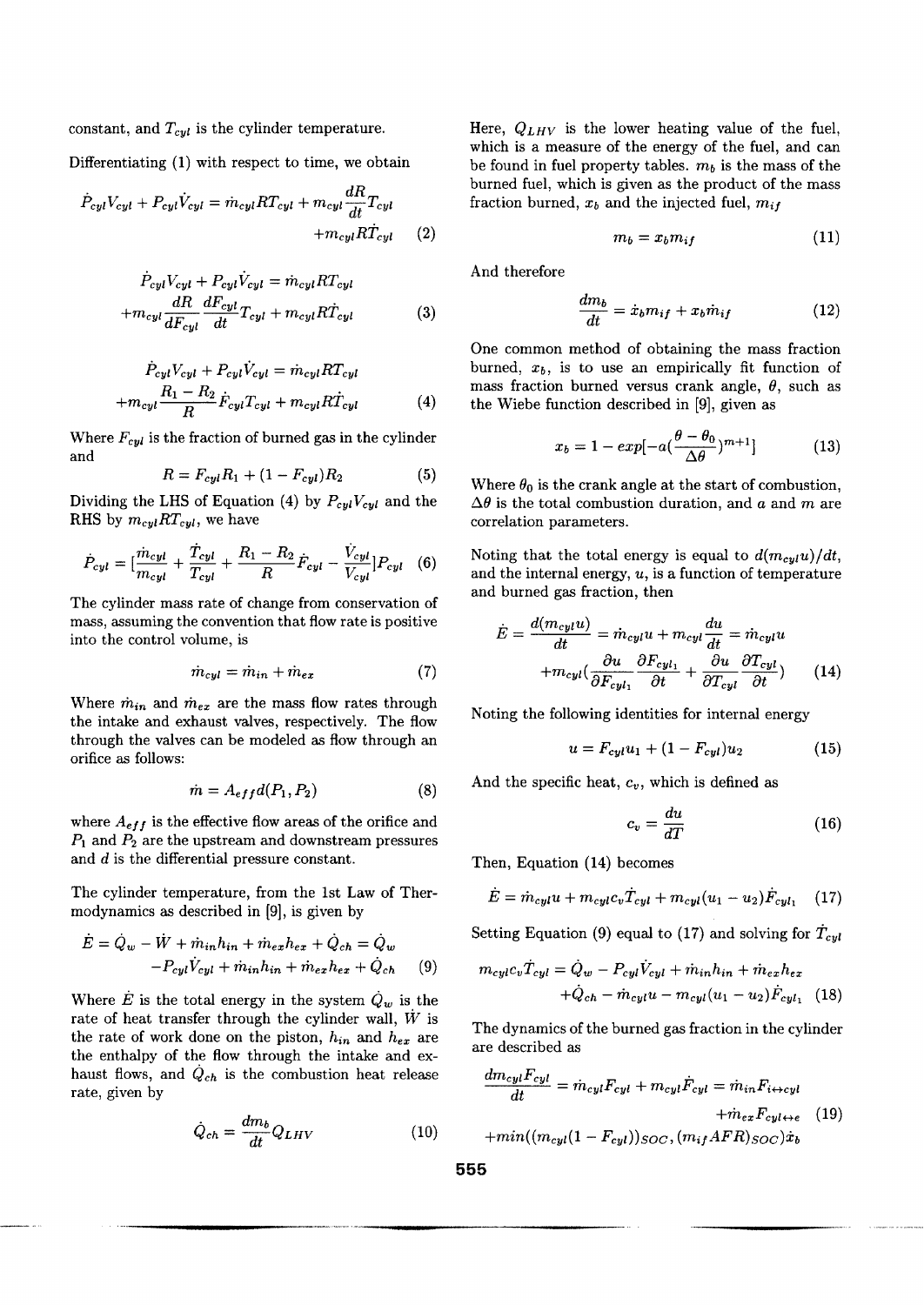Where the function  $min(.)$  evaluates to  $(m_{if}AFR)$  at the start of combustion (SOC) if the mixture is lean or  $(m_{cyl}(1 - F_{cyl}))$  at SOC, if the mixture is stoichiometric or rich. This is done since only the part of the mixture that is stochiometric will burn completely, i.e, excess fuel is not burned and if the fuel is lean, only the portion of unburned gases in the cylinder stoichiometrically proportional to the fuel will burn. Also,  $\dot{m}_{in}F_{i\leftrightarrow\text{cyl}}$  and  $\dot{m}_{ex}F_{\text{cyl}\leftrightarrow e}$  are mass flow rate of the burned gases across the intake and exhaust valves, respectively. If the flow of burned gases to the cylinder changes direction, the sign of the mass flow is automatically taken care of but the burned fraction of the flow should be that of the manifold if flow is into the cylinder, or that of the cylinder if the flow is out of the cylinder, this is accomplished by letting the fraction,  $\dot{m}_{in}F_{i\leftrightarrow\text{cut}}$ , be defined as

$$
F_{i \leftrightarrow cyl} = \begin{cases} F_i & \text{if } m_{in} > 0\\ F_{cyl} & \text{if } m_{in} \le 0 \end{cases}
$$
 (20)

And

$$
F_{cyl \leftrightarrow e} = \begin{cases} F_e & \text{if } m_{ex} > 0\\ F_{cyl} & \text{if } m_{ex} \le 0 \end{cases}
$$
 (21)

Where  $F_i$  and  $F_e$  are the intake and exhaust manifold fraction, respectively.

Solving Equation (19) for  $\dot{F}_{cyl}$ , the rate of change of burned fraction in the cylinder can be obtained from

$$
m_{cyl}\dot{F}_{cyl_1} = \dot{m}_{in}F_{i\leftrightarrow cyl} + \dot{m}_{ex}F_{cyl\leftrightarrow e} - \dot{m}_{cyl}F_{cyl}
$$

$$
+\dot{m}in((m_{cyl}(1 - F_{cyl}))_{SOC}, (m_{if}AFR)_{SOC})\dot{x}_b
$$
(22)

#### 3 Manifold Dynamics

The manifold dynamics also consist of 4 states: manifold pressure, temperature, mass, and burned gas residual fraction, analogous to the cylinder dynamics. The manifold pressure is obtained from

$$
\dot{P}_i V_i = \dot{m}_i R T_i + m_i \frac{R_1 - R_2}{R} \dot{F}_i + m_i R \dot{T}_i \tag{23}
$$

Where  $P_i$ ,  $m_i$ ,  $V_i$ ,  $T_i$ , and  $F_i$ , are the intake manifold pressure, mass, volume, temperature, and fraction.

Dividing the LHS of Equation (23) by  $P_iV_i$  and the RHS by  $m_iRT_i$ 

$$
\dot{P}_i = [\frac{\dot{m}_i}{m_i} + \frac{\dot{T}_i}{T_i} + \frac{R_1 - R_2}{R} \dot{F}_i] P_i \tag{24}
$$

The intake manifold mass rate of change from conservation of mass is

$$
\dot{m}_i = \dot{m}_{throttle} + \sum_i \dot{m}_{in_i} \tag{25}
$$

Where  $\dot{m}_{throttle}$  is the mass flow rate through the throttle, and  $i$  is the cylinder index. For the manifold temperature state, the manifold volume is constant and heat transfer through the manifold walls are neglected

$$
m_i c_v T_i = \dot{m}_{throttle} h_{throttle} + \dot{m}_{in} h_{in}
$$

$$
-\dot{m}_i u - m_i (u_1 - u_2) \dot{F}_i \tag{26}
$$

The burned gas fraction rate of change in the intake manifold is given by

$$
\frac{dm_i F_i}{dt} = \dot{m}_i F_i + m_i \dot{F}_i = \dot{m}_{throttle} F_{throttle \leftrightarrow i} \n+ \dot{m}_{in} F_{i \leftrightarrow cyl} \tag{27}
$$

Where

$$
F_{throttle \leftrightarrow i} = \begin{cases} F_{throttle} & \text{if} \quad \dot{m}_{throttle} > 0\\ F_i & \text{if} \quad \dot{m}_{throttle} \le 0 \end{cases} \tag{28}
$$

We will assume  $F_{throttle} = 0$ , since the intake air contains no burned component. Solving Equation (27) for  $F_{i_1}$ 

$$
m_i F_i = \dot{m}_{throttle} F_{throttle \leftrightarrow i} + \dot{m}_{in} F_{i \leftrightarrow cyl} - \dot{m}_i F_i \tag{29}
$$

The exhaust manifold is analogous to the intake manifold, with analogous states,  $P_e$ ,  $m_e$ ,  $V_e$ ,  $T_e$ , and  $F_e$ , which are the exhaust manifold pressure, mass, volume, temperature, and fraction, except that flow is through the exhaust pipe instead of the throttle.

The cylinder mass rate of change from conservation of mass is

$$
\dot{m}_e = \dot{m}_{ex} + \dot{m}_{epipe} \tag{30}
$$

The burned gas fraction rate of change in the exhaust manifold is given by

$$
m_e \dot{F}_e = \dot{m}_{ex} F_{cyl \leftrightarrow e} + \dot{m}_{epipe} F_{e \leftrightarrow epipe} - \dot{m}_e F_{e_1} \quad (31)
$$

Where

$$
F_{e \leftrightarrow epipe} = \begin{cases} F_{epipe} & \text{if } m_{epipe} > 0\\ F_e & \text{if } m_{epipe} \le 0 \end{cases}
$$
 (32)

#### 4 Rotational Dynamics

The cylinder pressure acting against the piston creates a force. The force is composed of an inertial component and a component due to pressure acting on the piston area and is given by

$$
F_{piston} = F_{press} + F_{inertial} \tag{33}
$$

Or, more explicitly,

$$
F_{piston} = (P_{cyl} - P_{atm})\frac{\pi B^2}{4} - (m_{eff})A \qquad (34)
$$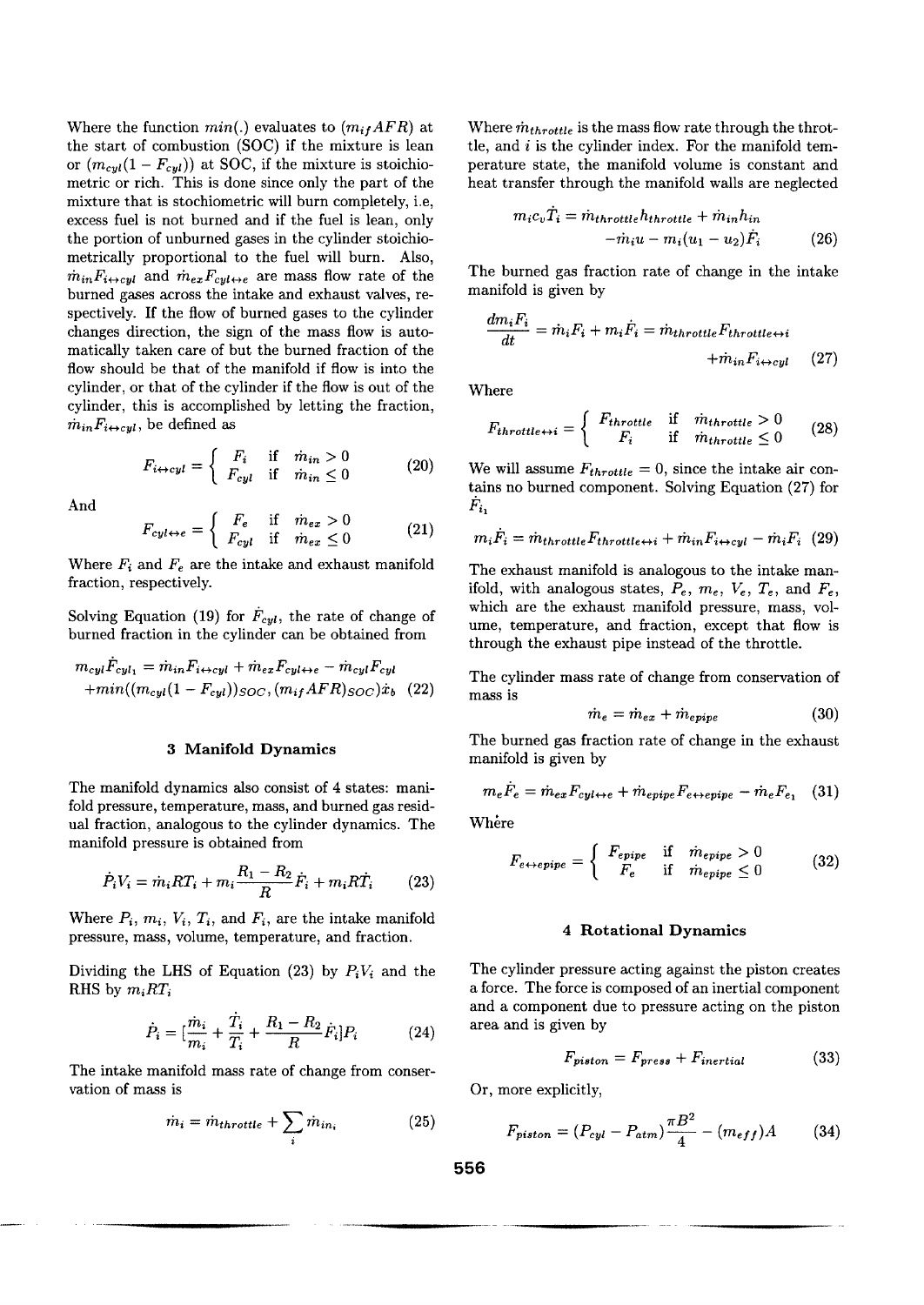Where  $P_{atm}$  is atmospheric pressure, B is the cylinder bore,  $m_{eff}$  is the effective mass, and A is the piston acceleration, which can be obtained from

$$
A = R\omega^2 \left[ \cos\theta + \frac{\lambda(\cos 2\theta + \lambda^2 \sin^4 \theta)}{(1 - \lambda^2 \sin^2 \theta)^{1/2}} \right]
$$
(35)  
+
$$
R\omega \sin\theta \left[ 1 + \frac{\lambda \cos\theta}{(1 - \lambda^2 \sin^2 \theta)^{1/2}} \right]
$$

where R is the crank radius, and  $\lambda$  is the ratio of crank radius to connecting road length, and  $\omega$  and  $\dot{\omega}$  are the angular velocity and acceleration, respectively.

The net indicated torque for each piston,  $T_i$  is equal to the product of the tangential component of the force and the crank radius, so

$$
T_i = F_{piston}[sin\theta + \frac{\lambda sin\theta cos\theta}{(1 - \lambda^2 sin^2\theta)^{1/2}}]R
$$
 (36)

The angular acceleration is then given by

$$
\dot{\omega} = \frac{1}{I_{eff}} \left( \sum T_i - T_{mf} - T_a - T_{load} \right) \tag{37}
$$

Where  $T_{mf}$  is the mechanical friction loss torque,  $T_a$ is the essential accessory loss torque, *Ttoad* is the load torque, and  $I_{eff}$  is the effective inertia.

## **5 Simulation Results**

A 24 state model was implemented in Simulink. A block diagram of the model is shown in Figure 1. The control inputs to the model are change in valve command, spark, and fuel injection duration from a nominal value. For example, intake valve closing (IVC) nominal was chosen as bottom dead center before combustion (crank angle  $= -180$  degrees, using the convention that combustion top dead center is 0 degrees). So a change in IVC of 20 degrees would be a delay in intake valve closing to -160 degrees.

Experimental data was only available at low speeds and load conditions, because of the durability of the experimental engine. Peak pressure was chosen as the model correlation parameter because of its direct impact on net indicated engine torque. Comparison of experimental and model peak pressures are shown in Figure 2 and 3.

## **6 Control Architecture**

A proposed control architecture is shown in Figure 4. Although the cylinder-by-cylinder model predicts instantaneous torque and cylinder pressure at a given



**Figure** 1: Variable Valve Timing Engine Model



**Figure** 2: Peak Pressure Comparison at 650 RPM and 1.5 BMEP

crank angle, the control can only affect the plant on a per-cycle basis. Therefore, for controller design, a relationship is required between valve timing and net indicated torque on a cycle average basis. The cylinderby-cylinder model is used to obtain this relationship. The map is then used in combination with the valve actuator dynamics, rotational dynamics, and torque loss models for design and evaluation of the controller.

Because the throttle position and air inlet to the cylinder is no longer controlled by driver input, a nonlinear map between pedal position and desired torque demand is typically used. This demand map requires the work of experienced vehicle calibrators, and for the purpose of this study is assumed to already exist. The net indicated torque demand is then used as the desired signal to be tracked. Because the control is only available on a per-cyle basis, the average net indicated torque per cycle, rather than the instantaneous torque is required. The cycle averaged torque is obtained as by integrating the net integrated torque over the engine